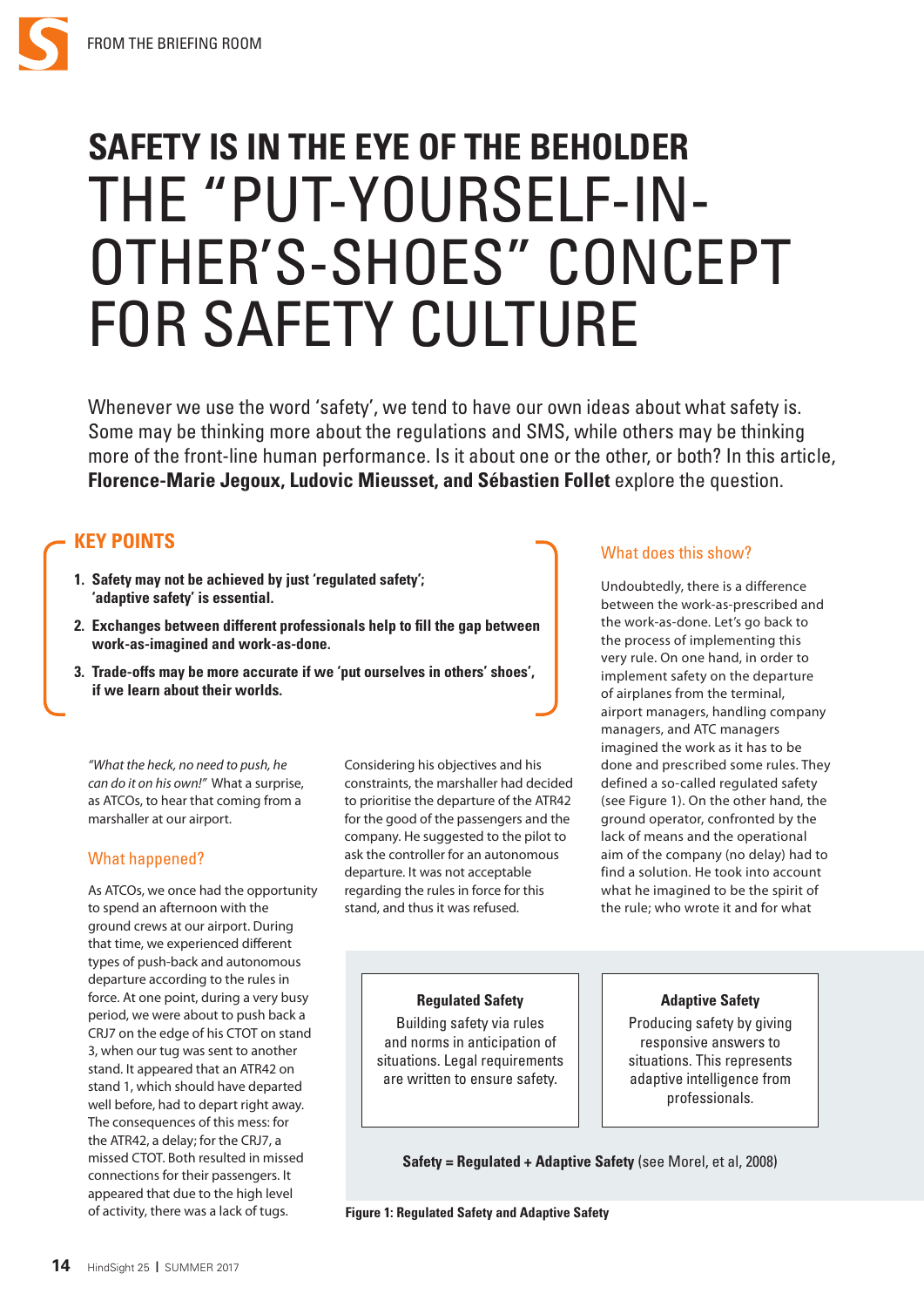purpose. With this picture in mind, he made a trade-off and did his work the best he could. As with all operators, his strategy was to implement the best safety according to the immediate situation. This defined a so-called adaptive safety.

Generally, when a new situation arises, managers from different sectors gather to determine undesirable events and risk mitigation. They rely on their perception of the situation; their conception of their operators' work.

This is work-as-imagined. Based on this, they write some rules, which is considered as work-as-prescribed. What happens if the work-asimagined is different from the work really done? Operators have to solve immediate safety situations. They try to work as prescribed as much as possible. However, when there is no pertinent answer, they have to imagine the work done by those who wrote the rule in order to adapt it in the best way.

What happens if their perception of the managers' work is different from the work they really do?

Indeed, there is a difference between work-as-prescribed and work-as-done. Each side imagining the way the other works creates a gap.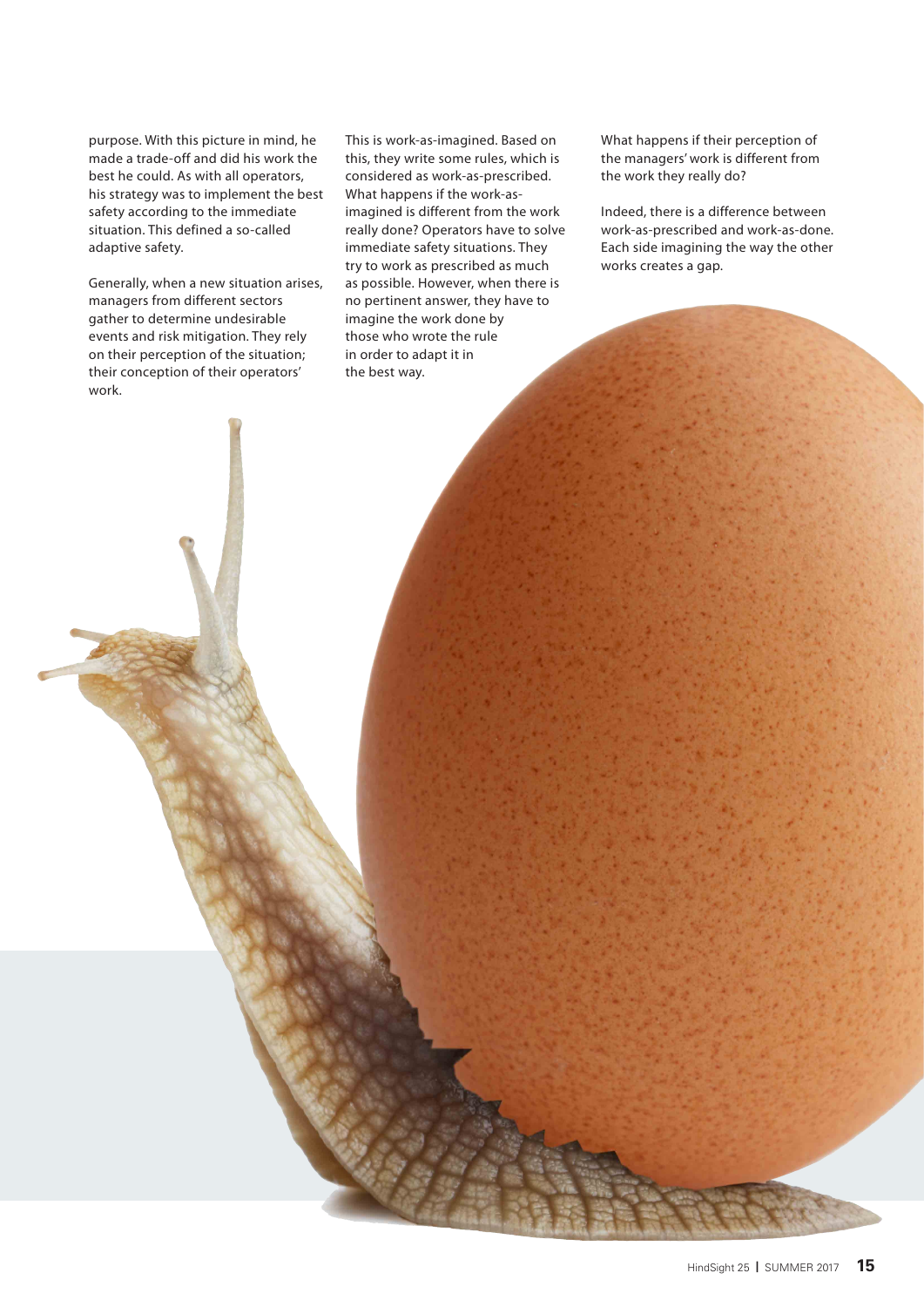#### What are the consequences?

First, managers and operators are following their own safety path. Each one tends to implement safety, but the two sides do not always practice the same kind of safety. Indeed, one side will apply regulated safety, while the other will stick to adaptive safety. This may lead to misunderstandings, frustration, and loss of confidence amongst co-workers. Furthermore, this situation may create a rift in the global safety of the system. Ultimately, this may result in a ludicrous situation where the managers write more and more rules, while the operators apply them less and less.

Second, if the managers of the airlines, ATC and airport companies are sharing their points of view and write some rules together more and more frequently, this is still not the case between operators. So, even when there is a common prescribed work given to operators, the work done does not always converge. Operators can share a common point of view and deal collectively with the situation. But this is not always the case. They have different points of view, situation awareness, objectives, and

constraints. The imagined solutions often differ significantly, and the work done is not always what others expect. These differences could lead to misunderstandings, conflicts, prejudices, and safety events. The best way to figure this out is to imagine a system where the work done by each operator is like a pendulum (see Figure 2). The movement of the pendulum is influenced by the context, the constraints, the objectives, the pressure, and other similar influences. Depending on these conditions, operators share a common work-as-done, or not.

This mechanism can be found in many situations when two parts or more are engaged on a common task. What about the guidance of airplanes on approach? We share a common prescribed work between pilots and controllers. We have the same rules for ILS interception, for example. But what is really done? Sometimes, pilots or controllers shorten the approach. According to the context, the constraints, the objectives, and the pressure, a pilot may try to shorten his or her route even if it's not in standard stabilised approach rules. What if it doesn't match with the vectoring or the sequence the controller is

doing? We can easily imagine that pilots have the same kinds of examples about controllers. Relying only on imagination to understand the other side leads to misinterpretations and misunderstandings. This explains why pilots often don't understand why controllers ask for speed reductions very far from the arrival airfield, or why they give descent step by step.

Indeed, as ATCOs, we have endless examples like this about the difference between the actions of pilots and controllers: speed reductions, radar vectors or approximate fly-over points are further examples. It could be between controllers of two different control centers, approach or ACC, civil or military, between marshallers and pilots, between fire services and ground controllers, between bird scaring services and pilots or controllers, between engineers/technicians and pilots or controllers, UAV operators and controllers, etc. The list will expand as long as different operators have to work together.



**Figure 2: The pendulum of the work done by operators**